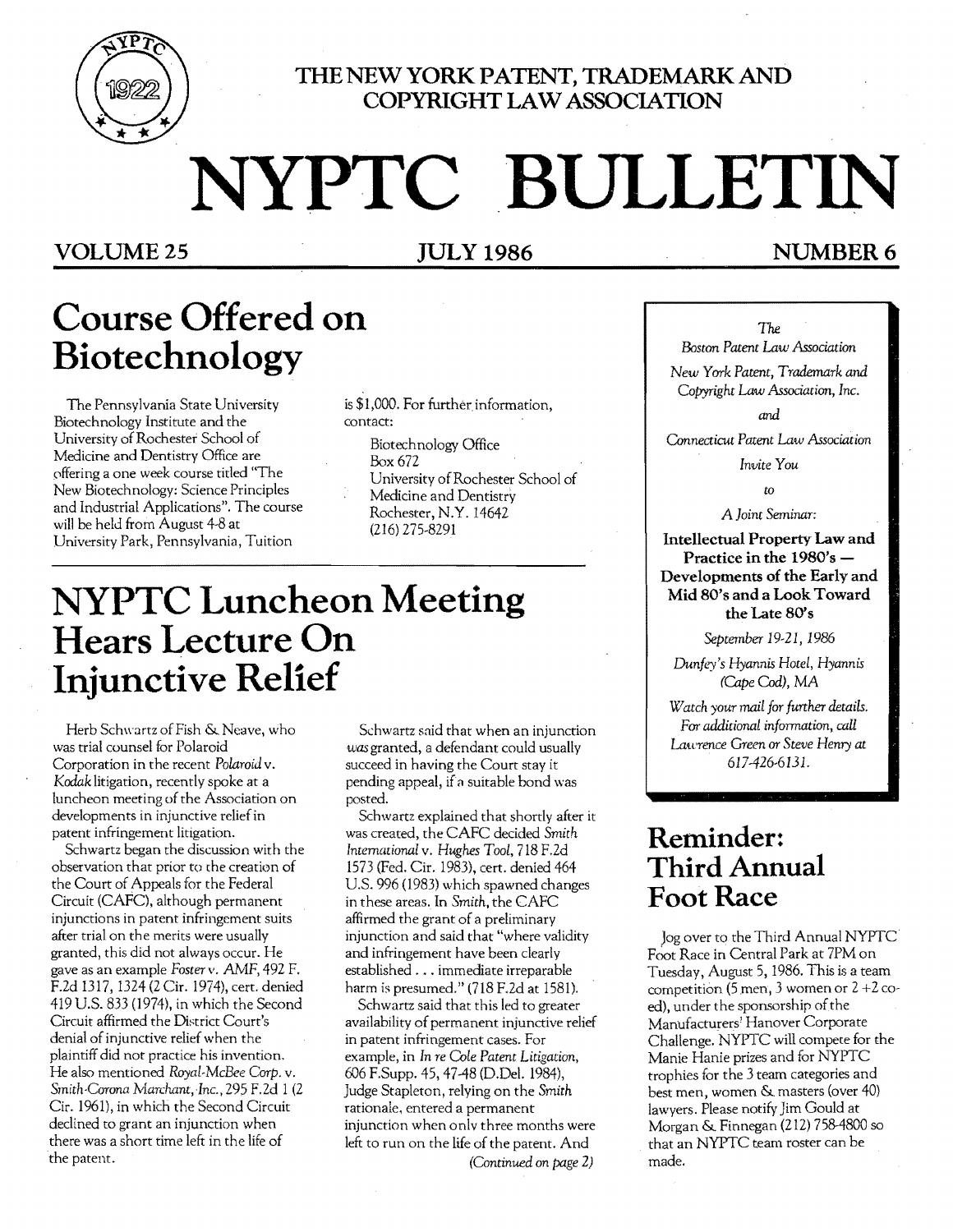#### **LECTURE**

(Continued from page 1)

in Windsurfing Intern. Inc. v. AMF, Inc., 782 F.2d 995 (Fed. Cir. 1986), the CAFC reversed the denial of a permanent injunction as to a small manufacturer and said that "[o]ne who elects to build a business on a product found to infringe cannot be heard to complain if an injunction against continuing infringement destroys the business so elected." (782 F.2d at 1003, n. 12).

Schwartz went on to discuss the effect of Smith on staying injunctions pending appeal. He said that early in 1985 three District Courts, also relying on Smith, refused to stay injunctions pending appeal. The first of these was Shiley, Inc. v. Bentley Laboratories, Inc., 601 F.Supp. 964 (C.D.Cal. 1985), in which a 6-month transition period was allowed. The second was S.C. Johnson & Son, Inc. v. Carter-Wallace, Inc., 225 U.S.P.O. 1022; 225 U.S.P.Q. 968 (S.D.N.Y. 1985), in which the defendant was given a 30-day period in which to seek a stay in the Court of Appeals. The third was Crucible, Inc. v. Stora Kopparbergs Bergslags AB, 226 U.S.P.O. 842 (W.D.Pa. 1985). Rule 8 motions seeking stays were filed in the CAFC in both Shiley and S.C. Johnson. The CAFC, in each case, declined to stay the injunction pending its decision on the appeal. (See Shiley, 228 U.S.P.Q. 543, 544 (Fed. Cir. 1986); Johnson was unreported).

Schwartz then discussed the recent case of Polaroid v. Kodak with this background in mind. In September 1985, District Judge Zobel of the District of Massachusetts held seven Polaroid patents not invalid and infringed by Kodak. 228 U.S.P.Q. 305 (D.Mass. 1985), affirmed No. 86-604, slip op. (Fed.Cir. April 25, 1986). Five of those seven patents were unexpired. In October 1985, the District Court entered a Judgment which included an injunction against further infringement, and declined to stay the injunction pending appeal. The court ruled that the injunction would be effective three months later, i.e., on January 9, 1986.

Schwartz noted that in Polaroid as well as in Shiley, Johnson and Crucible, the District Courts, relying on the rationale of Smith, sanctioned for patent matters the same test for stays of injunction which had been used in other litigated matters (e.g., trademarks, copyrights, etc.), i.e.,

"(a) [T]he applicant must make a strong showing that he is likely to succeed on the merits of the appeal;

(b) the applicant must establish that unless a stay is granted he will suffer irreparable injury; (c) no substantial harm will come to other interested parties; and (d) a stay would do no harm to the public interest."

In November 1985, Kodak made a Rule 8 motion in the CAFC seeking a stay of the injunction. The CAFC, early in December 1985, referred this Rule 8 motion to the panel already assigned to hear the appeal merits and set an accelerated briefing schedule for the month of December with oral argument on the merits of the appeal to be on January 6, 1986. On January 7, one day after oral argument, the CAFC declined to stay the injunction pending its decision on the appeal. On January 8 the Supreme Court did the same. On January 9 the injunction became effective and Kodak exited the amateur instant photography business.

Schwartz commented that the recent CAFC and District Court decisions might well have an impact on future patent litigation. He suggested that the statutory presumption of validity (35 U.S.C. §282), after being bolstered by a

trial on the merits, will have a greater effect as the Courts will tend to be more inclined to have any future risk fall on the infringer by not staying an injunction, rather than on the patentee during the pendency of the appeal. He noted that this will tend to make decisions after a trial on the merits in favor of the patentee more significant in terms of their immediacy of impact. He noted that this also might well lead to more frequently expedited appeals, For example, the motion to stay in Polaroid was not denied until after the appeal was fully briefed and argued on the merits on an expedited basis.

Schwartz also discussed the possibility that these trends might well have a greater impact on the availability of preliminary injunctive relief. He mentioned in that connection the recent case of Atlas Powder Co. v. Ireco Chemicals, 227 U.S.P.Q. 289, 292 (Fed. Cir. 1985), where the Court upheld the District Court's grant of a preliminary injunction on a "clear showing" of validity and infringement and rejected the argument that the patentee must prove validity and infringement "beyond question" before a preliminary injunction will issue.

## Deputy Director of WIPO Addresses NYPTC Luncheon

Klaus Pfanner, Deputy Director General of the World Intellectual Property Organization (WIPO), addressed a luncheon meeting of the Association last winter. In addition to providing the attendees with detailed information concerning WIPO and the filing and processing of patent applications pursuant to the Patent Cooperation Treaty (PCT), Dr. Pfanner also discussed timely issues of interest, including issues relative to international protection of new technologies and WIPO's attempts to achieve greater similarity among industrial property laws throughout the world.

#### General Overview of WIPO

Dr. Pfanner began with a brief description of what WIPO is and what it does. He noted that WIPO now includes 113 sovereign states, not including an additional 14 countries which participate in some WIPO treaties but are not technically members of the Organization. WIPO is governed by a General

Assembly consisting of members from these countries which are party to the Paris Convention or the Berne Convention. The United States is represented in the WIPO General Assembly as a signatory to the Paris Convention.

Dr. Pfanner then explained the interrelationship between WIPO and the United Nations. WIPO, like organizations such as the World Bank, the IMF and GATT, is a so-called specialized UN agency, virtually independent of the UN, having its own budget, programs and leadership. WIPO, as a specialized agency, does, however, agree generally to follow the same rules respecting staff salaries and similar administrative matters as other UN organizations. Dr. Pfanner stressed that WIPO received no orders or directives from the UN.

The yearly budget of WIPO, approximately \$22,000,000., comes half from member states and half from users of the PCT and the Madrid and Hague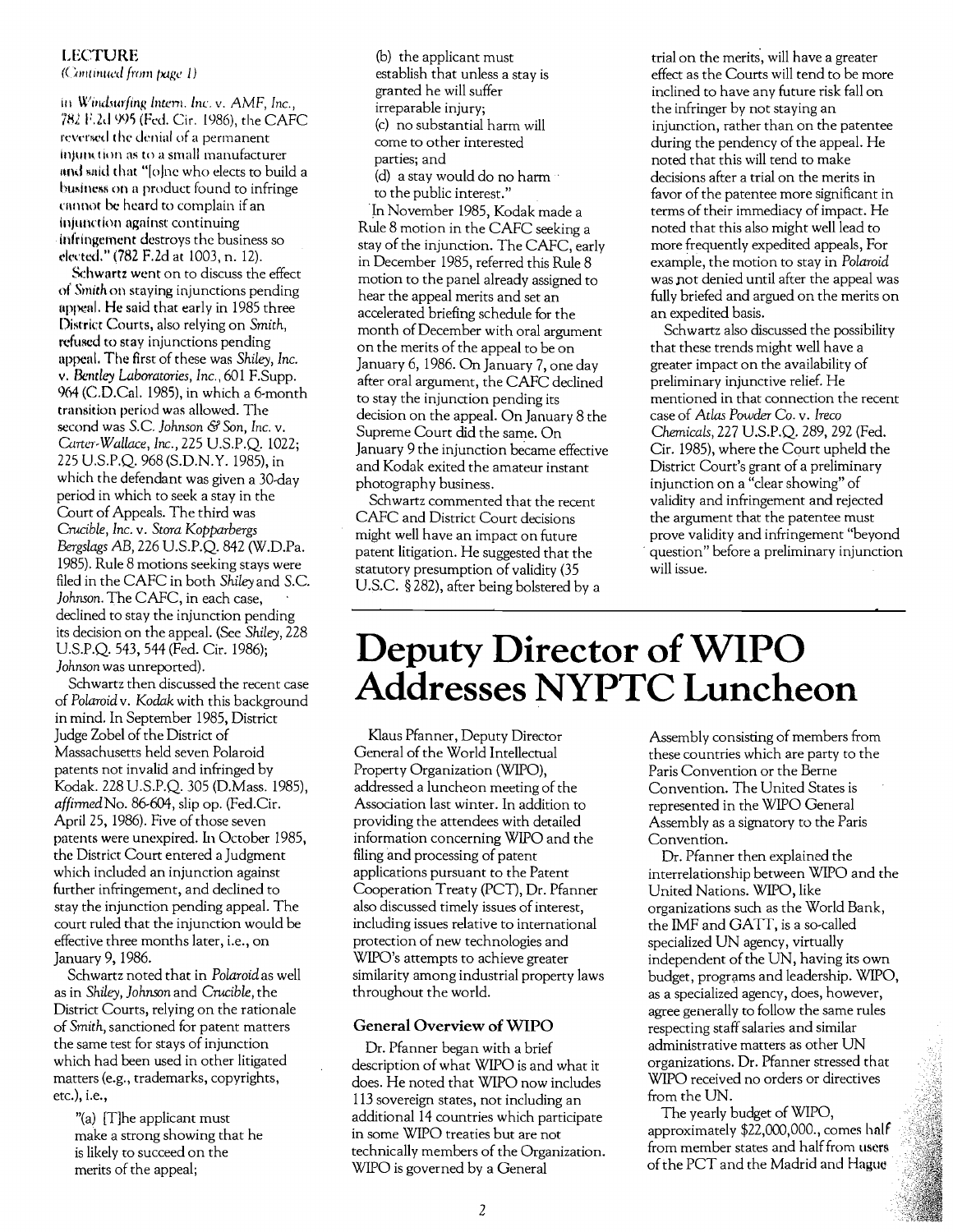international trademark and industrial designs registration systems. Dr. Pfanner reported that the United States contributes approximately 2% of the total budget ofWIPO.

Quoting the WIPO constitution, Dr. Pfanner described the objective of WIPO as "to promote the protection of intellectual property throughout the world through cooperation among States." Within the definition of intellectual property Dr. Pfanner included "the protection of inventions, trademarks, trade names, appellations of origin, indications of source, industrial designs, and ... all subjects of copyright." Dr. Pfanner also stated that the protection against unfair competition was included in the WIPO mandate.

Dr. Pfanner stated that WIPO is taking a particular interest in advising developing countries with regard to the implementation of intellectual property laws and the administration of such laws. He noted the extensive assistance WIPO recently gave to the People's Republic of China in connection with that nation's overhaul of its trademark law and adoption of a ground-breaking patent law. WIPO provided courses, seminars and related training to government officials and others with regard to China's new intellectual property laws.

On the treaty front, Dr. Pfanner noted that more than one dozen treaties have been established pursuant to activities of member states to the Paris and Berne Conventions. These treaties are administered by WIPO and are directed to the protection of intellectual property in international relations.

#### **Areas of Topical Interest**

After completing his general background remarks on WIPO, Dr. Pfanner hrieflv discussed what he called questions of topical interest. First, Dr. Ptanner noted that WIPO is currently working on a draft multilateral treaty on the protection of integrated circuit designs and products. WIPO hopes to submit a revised draft on such a treaty to a diplomatic conference for adoption sometime this summer.

Second, Dr. Pfanner mentioned WIPO's concern with the protection of the developing area of biotechnology, particularly gene technology. Dr. Pfanner described the key issue as "whether and to what extent new rules are needed to protect new technology in the field of biology and, in particular, whether the possibility of granting patents for certain biotechnological inventions (processes and products) should no longer be excluded (from patent protection)." Dr.

Pfanner said that WIPO hopes to make specific proposals in this area such that "internationally harmonized solutions" could be enacted.

Dr. Pfanner characterized the worldwide "harmonization" of industrial property laws as a WIPO priority. Defining harmonization as "efforts to achieve more similarity among national and regional industrial property laws," Dr. Pfanner mentioned specific areas where a WIPO Committee of Experts on the Harmonization of Certain Provisions in Laws for the Protection ofInventions has focused its attention. The Committee ofExperts is considering the issue of a grace period for inventors prior to the filing of a patent application, a provision present in United States law but not provided for in the patent laws of many countries throughout the world. Other issues addressed by the Commirtee of Experts in its mid-I985 meeting included the naming of inventors in patent applications, obtaining a priority filing date from a patent application filed in a different country, creating uniformity in daim drafting, defining the concept of the unity of invention, the protection of products produced from patent processes, and the novelty effect of a prior application. Calling the drive for harmonization a program "designed to make international protection simpler," Dr. Pfanner strongly encouraged NYPTC members to contribute substantively to WIPO's on-going harmonization analyses. Dr. Pfanner stated that one form of such a contribution would be proposals identifying "where harmonization would be particularly helpful" to the Association practitioner.

#### **Patent Cooperation Treaty**

The second half of Dr. Pfanner's presentation included a fairly detailed analysis of the PCT, its history, its procedure, and the advantages for United States patent attorneys in using the PCT. In conjunction with this presentation on the PCT, Dr. Pfanner provided each luncheon attendee with an II-page document entitled "The Patent Cooperation Treaty (PCT) and its Advantages for Applicants in the United States of America." This document· provides a step-by-step primer to PCT practice.

#### **History of PCT**

Describing the PCT as based "on an initiative from the United States," Dr. Pfanner labeled the PCT as an attempt "to simplify and render more economical the obtaining of protection for

inventions where protection is sought in several countries." Dr. Pfanner noted that PCT membership has grown dramatically to 39 contracting states in the eight years since the first international application was filed. Members include what Dr. Pfanner described as "market economy" countries such as the United States, Japan and numerous European States and "planned economy" countries such as the U.S.S.R., Hungary and Bulgaria. Developing countries include Brazil and the Republic of Korea. Dr. Pfanner expressed an earnest hope that three important countries not yet PCT members, Canada, Spain and the People's Republic of China, would take the necessary steps to join the PCT soon.

#### **Chapter II procedure of the PCT**

Dr. Pfanner, after providing a description of that portion of the socalled international phase of the PCT patent application with which United States patent attorneys are familiar, including the obtaining of an international search report, then proceeded to explain the so-called Chapter II PCT procedure of the international phase. This procedure takes its name from its location in Chapter II of the Patent Cooperation Treaty itself. The United States does not accede to the Chapter II procedure, and Dr. Pfanner expressed his hope that the United States Congress would permit United States participation in the Chapter II procedure.

One major advantage of the Chapter II procedure, according to Dr. Pfanner, is that it allows a PCT applicant to delay entering the national phase of the PCT process a full 30 months from the priority

*(Continued on.page 4)* 

## **Judge Rich ·to** Speak at **Columbia University**

Judge Giles Rich will give the inaugural lecture of the Jules Silver Program in Law, Science and Technology. The lecture is to be held on Wednesday, September 24, 1986 at 4: 15. p.m. in The Joseph M. Proskauer Auditorium at Columbia Law School. The title of Judge Rich's lecture is "Intellectual Property Law and the Federal Circuit".